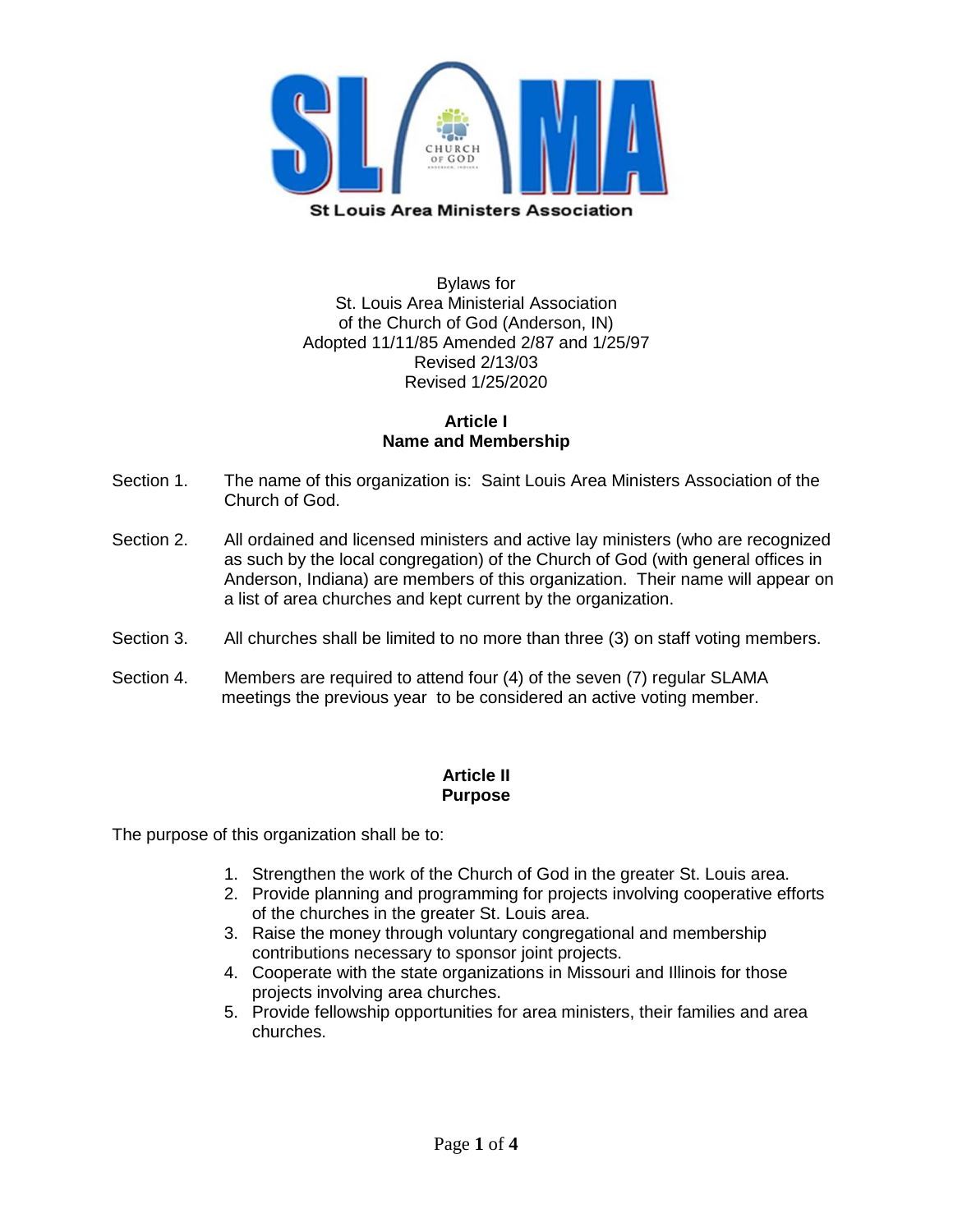#### **Article III Officers**

- Section 1. The officers elected from among the membership shall be:
	- A. Chairman
	- B. Vice-Chairman
		- *These nominees must be ordained active pastors who are regular in SLAMA attendance.*
	- C. Secretary/Treasurer
- Section 2. The election shall be at the January meeting of the organization with the following provisions:
	- A. A nomination committee appointed at the meeting prior to January shall present a slate of nominees, at least two for each office, except Chairman.
	- B. The Vice-Chairman automatically succeeds the office of Chairman at the expiration of the previous Chairman's term, or in the event of a permanent vacancy.
	- C. The limit for one person to serve the Vice-Chairman/Chairman cycle is two consecutive cycles of four (4) years.
	- D. The consecutive terms are permissible for the secretary/treasurer.
- Section 3. The terms of tenure shall be one year in each position.
- Section 4. Vacancies shall be filled by nomination from the floor and election (to fill out the term) at the meeting where it is learned that a vacancy has occurred.
	- A. In the event of simultaneous vacancy of the Chairman and Vice-Chairman, at least two (2) nominees will be received and the top vote recipient becomes Chairman and the second highest vote becomes the Vice-Chairman.
- Section 5. The duties of the officers:
	- A. The Chairman shall:
		- 1. Preside at meetings of the organization.
		- 2. Preside at the executive council meetings.
		- 3. Represent the organization at functions requiring organizational representation.
		- 4. Coordinate the planning of meetings and projects undertaken by the organization.
		- 5. Appoint persons in the organizations as instructed by the organization.
		- 6. It is suggested that the Chairman delegate a few projects during the year to the oversight of the Vice-Chairman.
	- B. The Vice-Chairman shall:
		- 1. Serve in the temporary absence of the Chairman fulfilling his duties as listed in "A.1." above.
		- 2. Plan fellowship activities.
		- 3. Plan any program which is a part of the monthly meeting of the organization.
	- C. The Secretary shall:
		- 1. Keep accurate minutes of each SLAMA and executive council meeting.
		- 2. Read the minutes as request by the Chairman.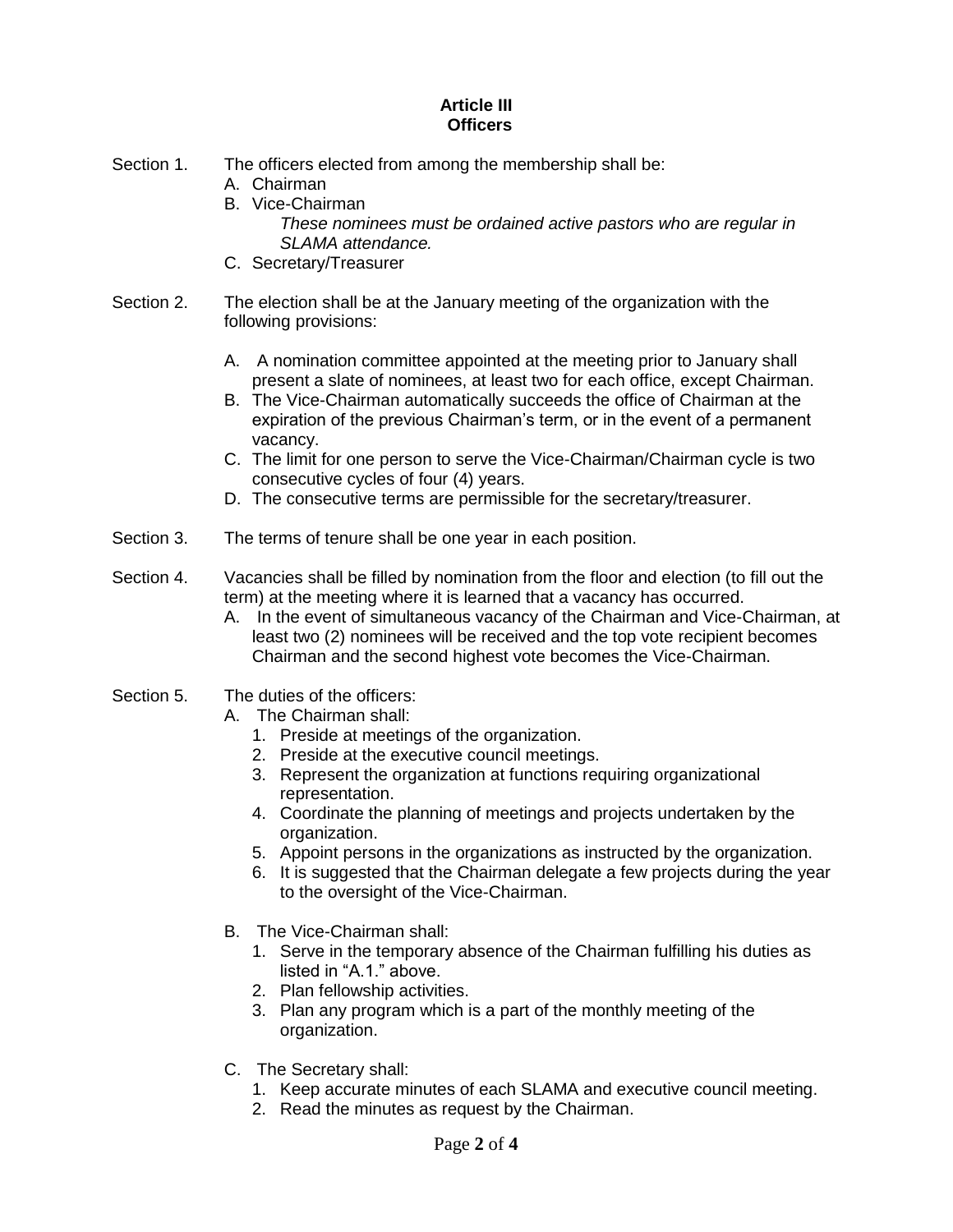- 3. Assist the Chairman and Vice-Chairman in the preparation of the agenda.
- 4. Notify all members of the next meeting, place, time and agenda.
- 5. Deal with other correspondence as necessary (i.e. flyers, promotions, etc.)
- 6. Provide all new members with the latest minutes, bylaws, and SLAMA mailing list.
- 7. Annually update the SLAMA mailing list.
- D. The Treasurer shall:
	- 1. Keep an accurate ledger to show clearly all income and expenditures. These are to be presented at the end of each fiscal year. (or at a special call) to the Executive Council. This annual report should then be presented in writing to the organization in January.
	- 2. Give written monthly reports on the status of the finances of the organization.
	- 3. Receive and deposit, in an acceptable bank, the money received by the organization.
	- 4. Maintain the checkbook and write the checks, as authorized, by the organization.

# **Article IV Meetings**

Section 1. Fiscal Year

The fiscal year begins with the January meeting, which is recommended to occur at the end of the month.

Section 2. Time

Meetings shall be held according to the schedule published by the chairman. The particular day and time of each meeting shall be decided by the group to meet the needs of the majority.

- Section 3. Agenda
	- A. The Chairman, Vice-Chairman, and Secretary are to plan the agenda at least one week in advance. Agenda considerations are to be submitted by members prior to this deadline.
	- B. The Chairman may designate someone with easy access to a copier to make copies of the agenda so that an adequate number will be available and can be passed out at the meeting each month.
	- C. The total agenda will be limited to 90 minutes.
	- D. The following should be the meeting pattern:
		- Call to Order Opening Prayer Reading of the minutes Agenda considerations Reports from Officers and Committees Old Business New Business **Education** Announcements **Offering** Prayer Requests Adjournment